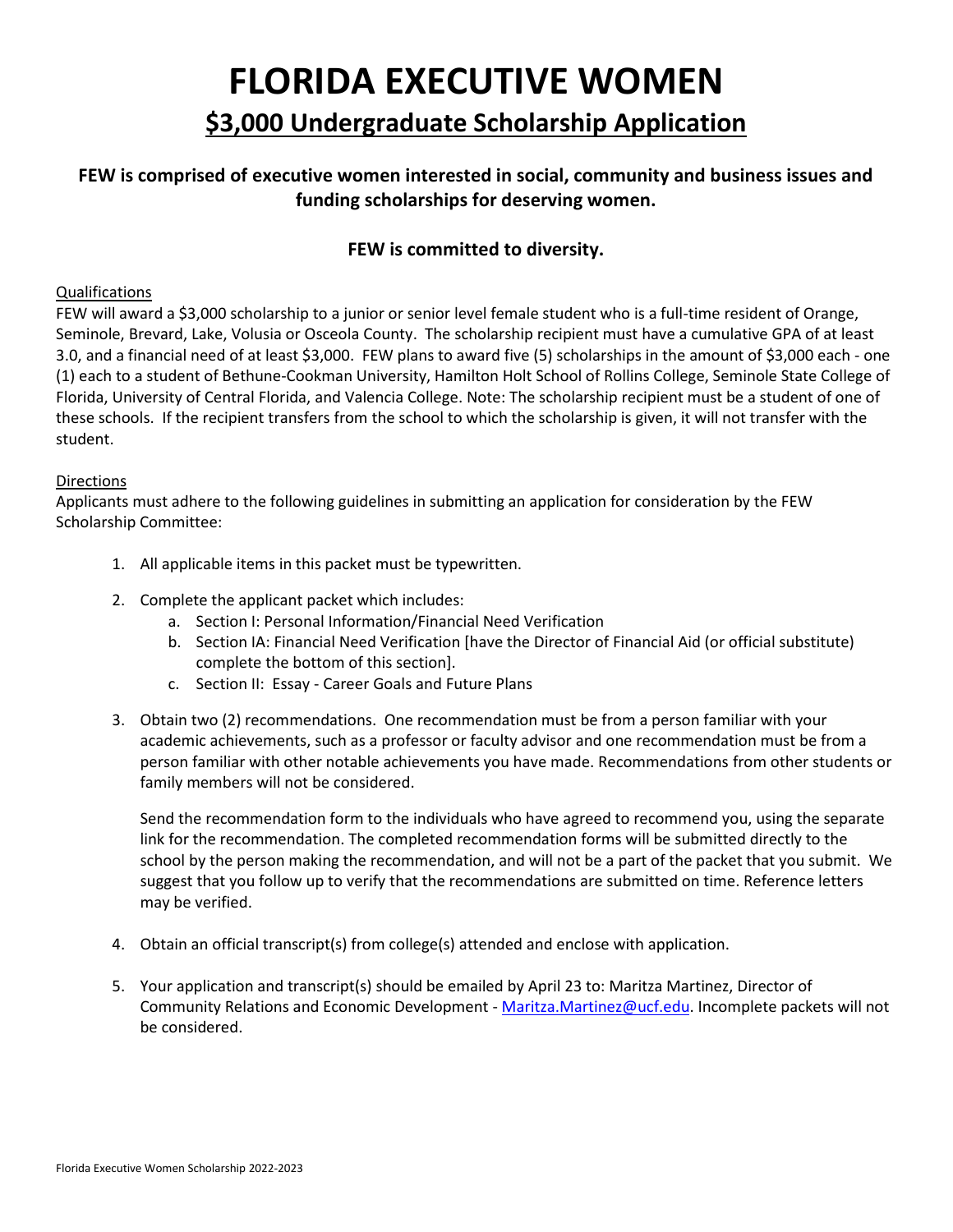## SECTION I - PERSONAL INFORMATION

|                                                                   |  | Street (Apt.#)                                                                                                       |           | -<br>City | State       | Zip                                                                                                                        |
|-------------------------------------------------------------------|--|----------------------------------------------------------------------------------------------------------------------|-----------|-----------|-------------|----------------------------------------------------------------------------------------------------------------------------|
|                                                                   |  |                                                                                                                      |           |           |             | County of Permanent Residence <b>Example 2018</b> Email                                                                    |
|                                                                   |  |                                                                                                                      |           |           |             |                                                                                                                            |
|                                                                   |  |                                                                                                                      |           |           |             | Avg. hrs./week __________ No. of Dependents ______________ Best phone # in which to reach you ________________             |
|                                                                   |  |                                                                                                                      |           |           |             | (Fr./Soph./Jr./Sr.)                                                                                                        |
|                                                                   |  |                                                                                                                      |           |           |             |                                                                                                                            |
|                                                                   |  | (Attach additional sheets to this section if necessary)                                                              |           |           |             |                                                                                                                            |
| A. Work Experience                                                |  |                                                                                                                      |           |           |             |                                                                                                                            |
| Year                                                              |  | Position                                                                                                             |           |           | Description |                                                                                                                            |
|                                                                   |  |                                                                                                                      |           |           |             |                                                                                                                            |
|                                                                   |  |                                                                                                                      |           |           |             |                                                                                                                            |
|                                                                   |  |                                                                                                                      |           |           |             |                                                                                                                            |
| B. Campus Involvement/Honors<br>Year                              |  | Position                                                                                                             |           |           | Description |                                                                                                                            |
|                                                                   |  |                                                                                                                      |           |           |             |                                                                                                                            |
|                                                                   |  |                                                                                                                      |           |           |             |                                                                                                                            |
|                                                                   |  |                                                                                                                      |           |           |             |                                                                                                                            |
| C. Community Involvement/Volunteer Services (during past 5 years) |  |                                                                                                                      |           |           |             |                                                                                                                            |
| Year                                                              |  | Position                                                                                                             |           |           | Description |                                                                                                                            |
|                                                                   |  |                                                                                                                      |           |           |             |                                                                                                                            |
|                                                                   |  |                                                                                                                      |           |           |             |                                                                                                                            |
|                                                                   |  | <u> Alexandria de la contrada de la contrada de la contrada de la contrada de la contrada de la contrada de la c</u> |           |           |             |                                                                                                                            |
|                                                                   |  |                                                                                                                      |           |           |             |                                                                                                                            |
|                                                                   |  | SECTION IA - FINANCIAL NEED VERIFICATION                                                                             |           |           |             |                                                                                                                            |
| for the next academic year                                        |  | $\Box$ YES                                                                                                           | $\Box$ NO |           |             | The above named student has a financial need of at least \$3,000 and has indicated that she plans to return to this school |
|                                                                   |  |                                                                                                                      |           |           |             | Please note: The scholarship award is awarded to the school where the recipient is enrolled and if the student transfers,  |
|                                                                   |  | the scholarship will be awarded to another applicant.                                                                |           |           |             |                                                                                                                            |

Signature, Financial Aid Director/designee **Print**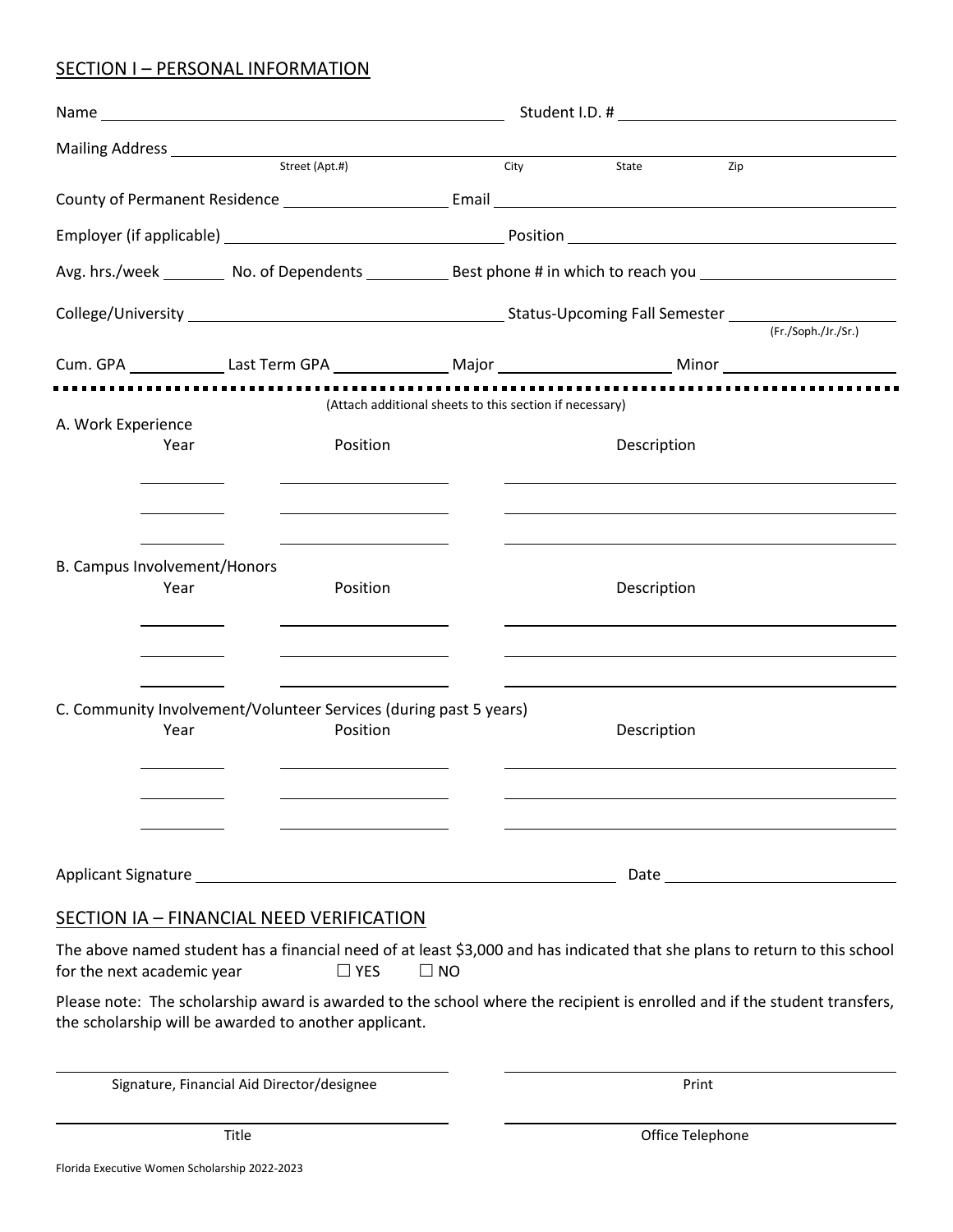### SECTION II - CAREER GOALS AND FUTURE PLANS

In approximately 500 words or less write a brief essay in response to the following five (5) questions:

- Why are you applying for this scholarship? Please include reasons for financial need.
- Why is this financial support important to your academic success?
- What inspires you?
- How would you describe your educational journey thus far?
- What are your goals following graduation, and what steps are you taking to ensure your success?

You may use this sheet and add additional sheets, if necessary, but do not exceed the maximum word limit.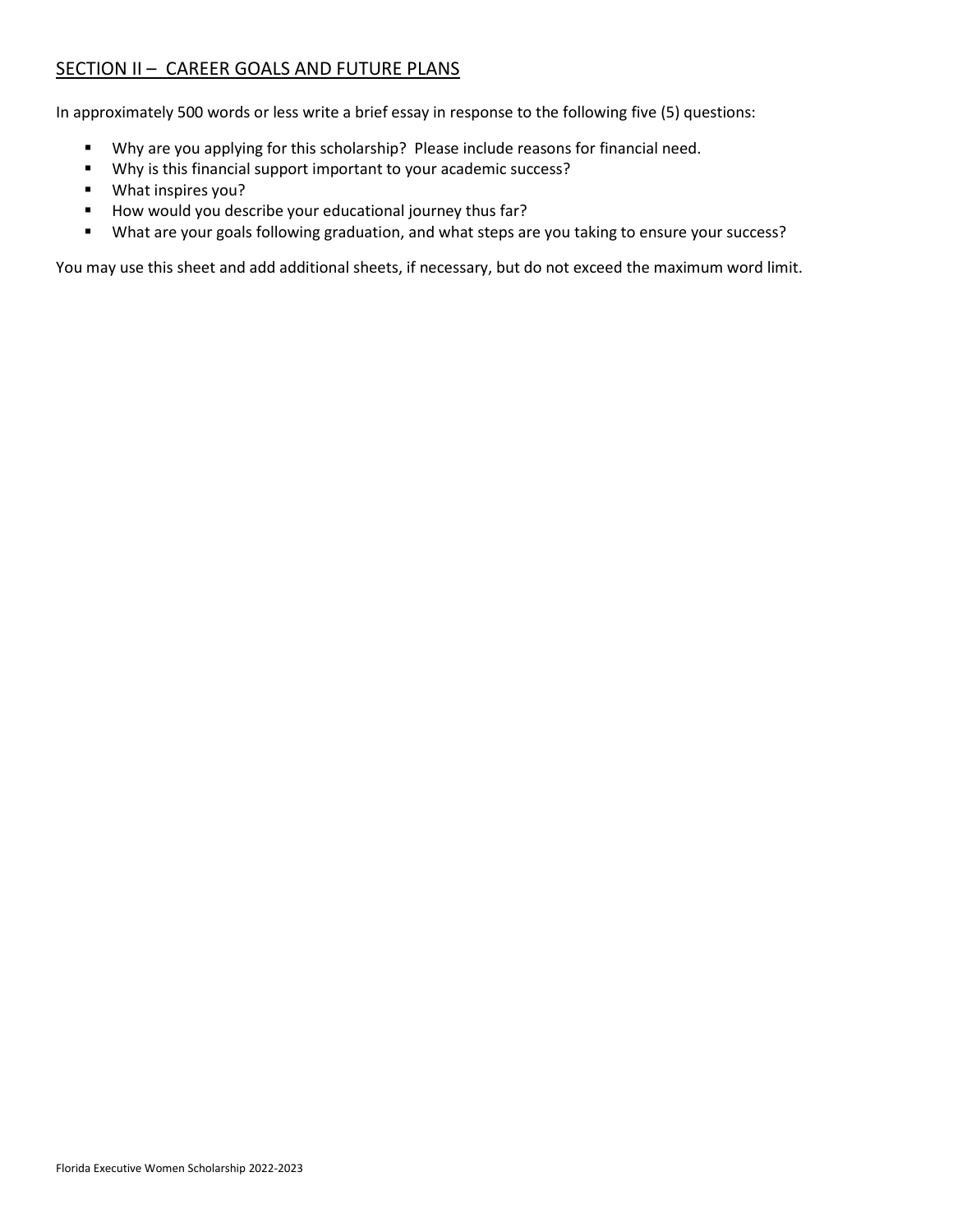#### SECTION III - APPLICANT RECOMMENDATION

## FLORIDA EXECUTIVE WOMEN Undergraduate Scholarship Program 2022-2023

The student sending this form to you is applying for an undergraduate scholarship from Florida Executive Women, Inc. (FEW). The scholarship committee will appreciate your candid assessment of this individual's potential. When you have completed your recommendation, this form must be emailed to [maritza.martinez@ucf.edu.](mailto:maritza.martinez@ucf.edu) Please save as a new PDF file when finished or print and scan if necessary.

The purpose of FEW is to provide a forum for distinguished professionals to discuss and debate community issues, develop and exchange business opportunities which enhance success of the members' organizations, and share experiences and insights which further each member's personal goals and objectives. Through this scholarship program, FEW annually assists two outstanding female students in completing their undergraduate degrees. FEW is committed to diversity and equal opportunity for all applicants.

Applicant's Name College/University

Please provide a letter of reference about the applicant, below and on the additional blank page, addressing the following information:

- Length of time you have known the student
- Communication / academic skills of student
- Student's potential for success
- Student's strengths / weaknesses

| Name of Reference  | Date                      |  |
|--------------------|---------------------------|--|
| Title of Reference | Relationship to Applicant |  |
| Phone #            | <b>Email Address</b>      |  |
|                    |                           |  |

Begin recommendation below (you may continue on next page as necessary):